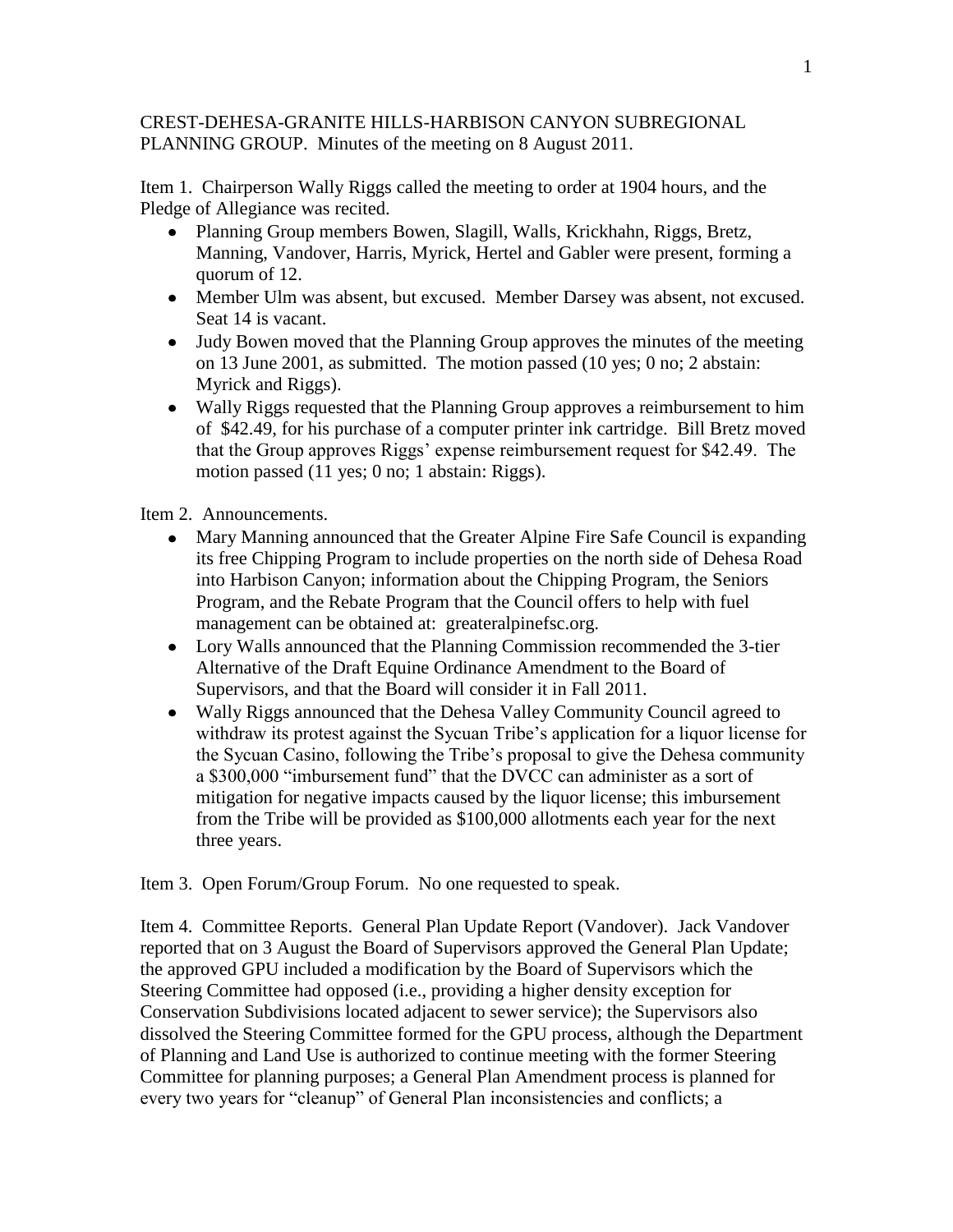requirement that all Open Space associated with future development shall be protected in perpetuity, either by a restricting easement or by transfer to a public agency for management; all of the changes the Community Plan proposed by the Planning Group were accepted in the final plan; Supervisor Roberts' motion for the County to continue a further review of 250 requests for changes in Land Use Designation for private properties passed (3 yes; 2 no: Jacobs and Slater), although the requested changes conflict with the approved policies and goals of the new General Plan Update.

Item 5. Private Project Proposals. None.

Item 6. Public Project Proposals. Single Family Residential Design Guideline Draft (Vandover). Jack Vandover explained that this Guideline is intended to help developers of large subdivisions with many single family homes create a project design that will meet the County's policies and expectations. It includes specific consideration of private roads, protection of ridgelines, and non-development of remainder parcels, among other things. The Department of Planning and Land Use has sent a questionnaire to the Planning Group members, seeking input on what contributes to good versus bad subdivision design.

 Judy Bowen suggested that the County should provide every developer planning a project in the Subregion with a copy of the Crest-Dehesa-Granite Hills-Harbison Canyon Community Plan. Jack Vandover suggested that the developer should come to the Planning Group before starting actual design of a propose development. Wally Riggs commented that the Community Plan still has some inappropriate language in its text, but that these errors can be eliminated in the General Plan Update cleanup process.

 Jack Vandover requested that Planning Group members send to him by September 1 their ideas for the County Questionnaire, and any suggested Plan text cleanup items.

Item 7. Unfinished Business. Discussion and action on the preservation of the Stone Monument at La Cresta Road and Park Drive. Judy Bowen summarized the issue of the property owner of the parcel on the corner of La Cresta Road and Park Drive wanting to eliminate the Stone Monument from its historic location on the corner, and she provided the Group members with copies of a letter from Dorothy Miller, Secretary of the Crest Historical Society, urging preservation of the Monument; and with handouts describing history of the construction of the Monument and photographs. The Group's discussion included mention that the Monument is mostly located on the County ROW for La Cresta Road, with only a minor fraction of it footprint located on private property; that the County will not fund relocation of the Monument, although it likely would give permission for it to be moved; that the Crest Historical Society and Crest Community Association need to be involved in defending the continued existence of the Monument.

 Chairman Riggs agreed to send an email to the property owner to inform him that the community consensus is that the Monument has historical importance for the community, and that since most of it is on County property it cannot be removed without County agreement; also to encourage him to contact the Crest Historical Society and the Crest Community Associate which are interested in preservation of the Monument for the community.